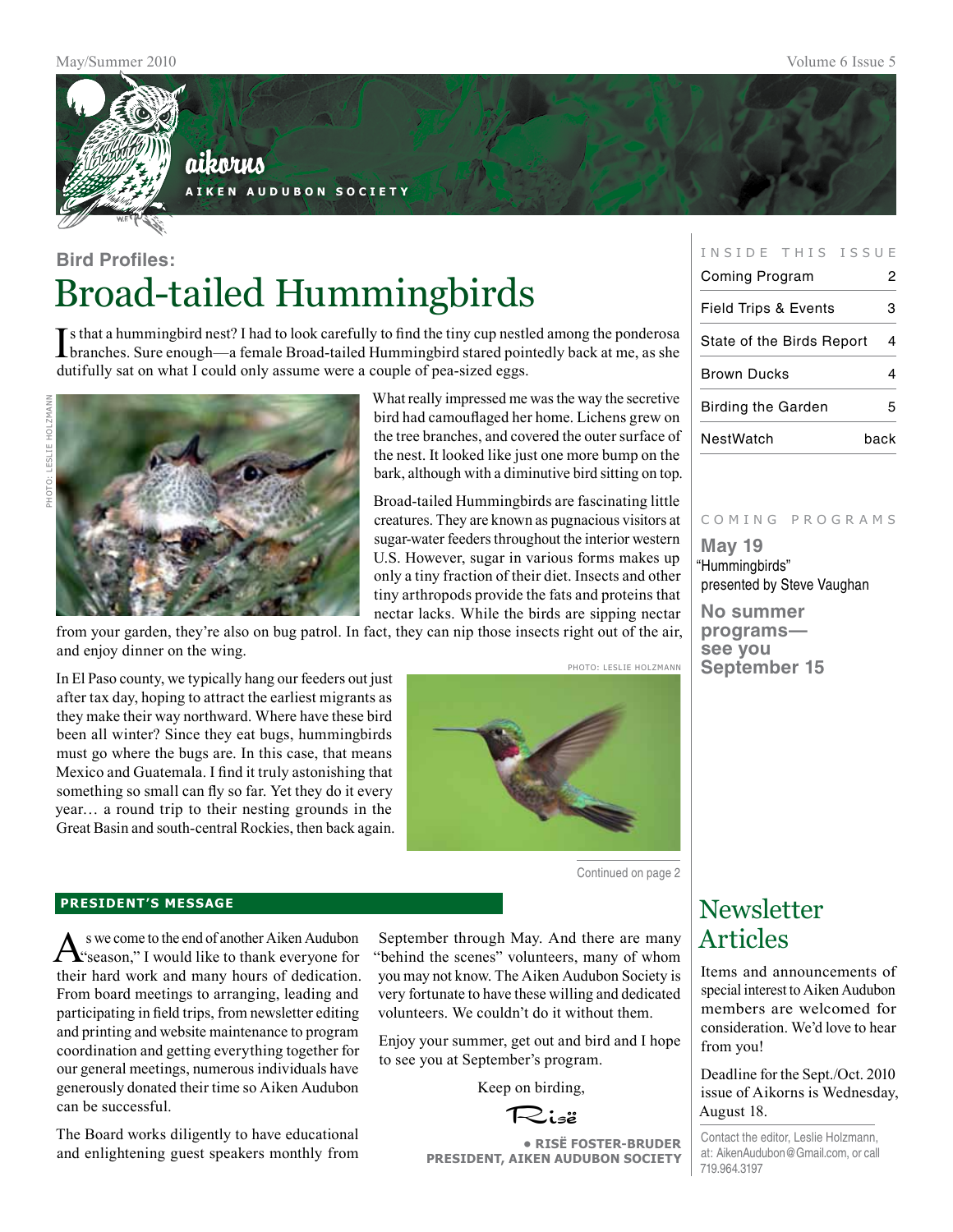## May 19 • Steve Vaughn Hummingbirds of North America

Photo: steve vaughan



**Green-breasted Mango**

Steve Vaughan will be presenting a program on North American Hummingbirds. He has traveled throughout the United States photographing and observing these fascinating birds. Join us as Steve shares his insights and images from theses travels.

Steve holds a Bachelor of Science Degree in Zoology from Colorado State University. He has been a professional nature photographer since 1985. His photography credits include such prestigious magazines as Audubon, Birders World and Sierra. His photographs have appeared in calendars published by

the Audubon Society, Sierra Club and Arizona Highways. He has been teaching nature photography at Pikes Peak Community College since 1998. In addition, he has led photography workshops to Cape May (New Jersey), Garden of the Gods, Rocky Mountain National Park, Southeast Arizona, Bosque del Apache National Wildlife Refuge (New Mexico) and Costa Rica.

**Aiken Audubon programs are free and open to the public. They are held at the Colorado State Division of Wildlife building located at 4255 Sinton Road. Coffee and socializing is at 6:30 pm and programs begin at 7 pm. Please use the back entrance.** *Note***: Sinton Road runs parallel to I-25 on the east side, between Garden of the Gods Road and Fillmore Street.**

#### **broadtailed hummingbirds (cont'd.)**

### **Hummingbird Feeding**

Fill your feeders with one part plain, white granulated sugar mixed with four parts water, and heated enough to dissolve the sugar. Leave out the red food coloring. It won't make your offering any more attractive, and it may actually harm the birds. Replace the sugar solution often, especially if your feeder is in the hot sunlight, and thoroughly clean the feeder between refills.

Once they're arrived, it's time to build that tiny nest I saw. While the males may compete for a breeding territory, the female does all the construction work. Weaving small twigs, rootlets and other plant materials into a small cup, she lines the inside with plant down (such as fuzzy seeds), and decorates the outside with lichens, bits of moss, and plant fibers. Spider webs are used to attach the nest securely to a branch. Broad-tails may nest in the same tree year after year, even building a new nest on top of an old one.

Two small white eggs are laid, and incubated for 14 to 17 days. At first the young rely on their mother for care; by three weeks of age they are able to leave the nest and fend for themselves.

Of course, it's our pleasure to help them a bit, by hanging out feeders. And just in case you're concerned, it's all right to leave those feeders up until after all the birds have migrated southward, usually the middle of October. You won't delay their departure, and you might provide just the added boost those late stragglers need.

I find a great deal of enjoyment in playing hostess to such bright and brazen birds. Who knows, you might even induce them to nest in your yard.

**● Leslie Holzmann**



#### AIKEN AUDUBON B O A R D M E M B E R S

**President** Risë Foster-Bruder 719.282.7877

**Vice President** Frank Dodge 719.548.9863

> **Secretary** Christine Bucher 719.596.2916 baccab@aol.com

**(Acting) Treasurer** Gail Biedronski GBied@yahoo.com

> **Program Chair** Debra Barnes 303.947.0566 kfoopooh@yahoo.com

**Conservation Chair** (Position open)

> **Publicity Chair** Christine Bucher 719.596.2916 baccab@aol.com

**Education Chair** Michael E. Whedon 719.243.2083 MEWhedon@peoplepc.com

> **Field Trips** Cyndy Kulp 719.634.0627 KulpC@aol.com

**Aikorns Editor/ Webmaster** Leslie Holzmann 719.495.8889 AikenAudubon@gmail.com

> **Hospitality** Arlene Sampson 719.574.6134

**Christmas Count** Ben & Sally Sorensen 719.635.1716





May 8 is Migratory Bird Day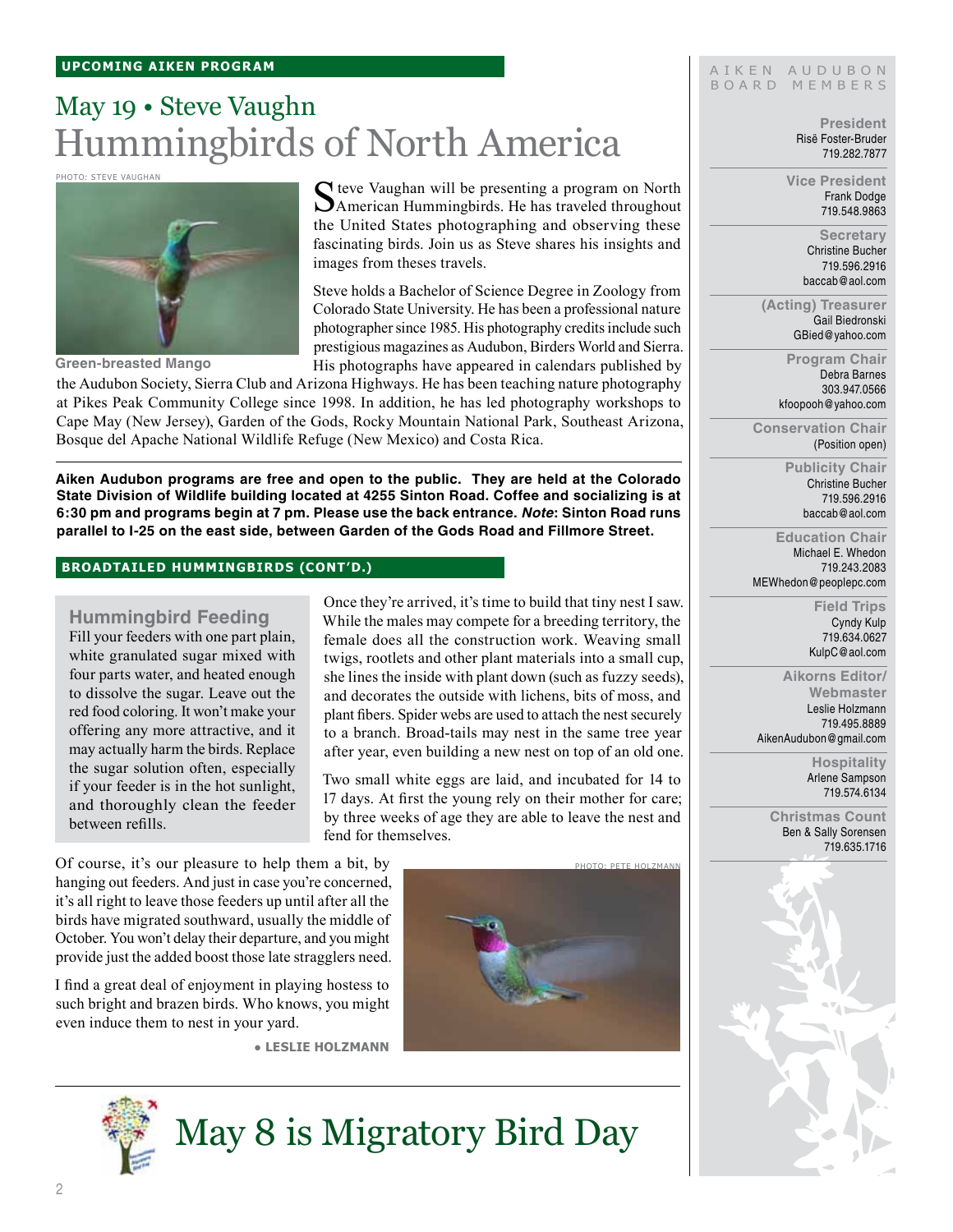### **aiken audubon FIELD TRIPS**

**Everyone is welcome on Aiken field trips, regardless of experience level or membership in Audubon. Contact trip leader for details and to let them know you are coming. Don't forget to pack your binoculars, scope (if you have one), field guide, water, snack or lunch, hat, rain gear, sun screen, bug spray, camera(?), and some gas money for the drivers.** 

Note**: In cases of extreme weather, trips may be cancelled. If this might be a possibility, please contact the trip leader an hour before the scheduled meeting time.**

**To receive e-mailed reminders of upcoming field trips, send your name and e-mail address to AikenAudubon@gmail.com.**

## **Saturday, May 15, 8 am**

## Sondermann Park

Over the years, a good number of rarities have been recorded during spring migration in this Westside city park, including many warbler species. We'll be looking for breeders (Black-chinned Hummingbird, Lazuli Bunting, etc.) and any migrants/vagrants wqe can find. Meet at Beidleman Nature Center, 740 W. Caramillo St.

Contact Allan Burns, 719.632.2081, for more information and to let him know you are coming.



## **Saturday, June 5, 7 – 10 am** Garden of the Gods

Garden of the Gods is often overlooked as a birding destination, yet it can yield some great birds in a beautiful setting. See the article on page 5, then join Melissa Walker for this field trip. Meet at the main parking lot at the north end of the park for a two mile loop hike. Many more details are on the Aiken website.

Contact Melissa Walker, melissa@mj-walker.com or 719.473.8352 for more information and to let her know you are coming.

## **Saturday, June 12, time tbd** Trout Creek (Teller County)

Jeff Jones is leading this joint field trip with the Colorado Native Plant Society. We'll be exploring the area around Trout Creek and the Manitou Experimental Forest. The focus will be on native plant communities, and how they interact with the birds who nest there.

Carpool meets at the Red Rocks Safeway (3275 W Colorado Ave.).

Leslie Holzmann is coordinating the trip for Aiken Audubon. Contact her at Leslie@Mountain-Plover.com or 719.964.3197 for more information and to let her know you are coming.

## **Monday, June 28, 7 am – 3 pm** Emerald Valley

Join El Paso County naturalist Ken Pals in exploring the biological diversity of this montane meadow off Old Stage Road. Slipper orchids and other native plants will be top priority, followed by butterflies, then birds such as Band-tailed Pigeon, flycatchers, vireos and hummingbirds. Consider bringing a camera.



We'll rendezvous at Cheyenne Mountain High School east parking lot and carpool to Emerald Valley. Be prepared to drive or offer to ride. High clearance vehicles are recommended. Passengers should contribute \$5 to drivers for gas. Bring the usual things (including the ability to ford small streams). Reservations are required. Group size is limited to 15 people as parking is limited at the site.

Contact Ken Pals, mtnpals@q.com or 719.471.0687, for more information and to let him know you are coming.

## For the latest information on field trips and events: www.AikenAudubon.com

### **UPCOMING EVENTS OF INTEREST**

**August 19 – September 18**

## Birding for Beginners – 202

Thursday Classes: (meet at Bear Creek Nature Center) August 19, September 2 & 16, 6:30 – 8:30 pm

Saturday Field Trips: (at various locations) August 21, Sept. 4 & 18, 8:00 am – Noon

This series of classes and field trips with Ken Pals goes beyond the basics of birding and focuses on species that are more difficult to identify, including hawks, shorebirds, flycatchers and warblers.

Reservations required, call Bear Creek Nature Center at 719.520.6387. Fee: \$50/nature center member, \$60/nonmember.

## **Saturday, May 8, 7 – 11 am** Fountain Creek Spring Bird Count

Beginning-to-advanced birders are invited to observe and record the numbers of bird species and populations found in Fountain Creek Regional Park during the height of spring migration.

Reservations required, \$5 donation "for the birds." Contact the Fountain Creek Nature Center at 719.520.6745

## **Saturday, May 15, 7 – 11 am** Bear Creek Spring Bird Count

Bird enthusiasts of all ages and abilities are invited to participate in a citizen science project counting species and populations in Bear Creek Park.

Reservations required, \$5 donation "for the birds." Contact the Bear Creek Nature Center at 719.520.6387.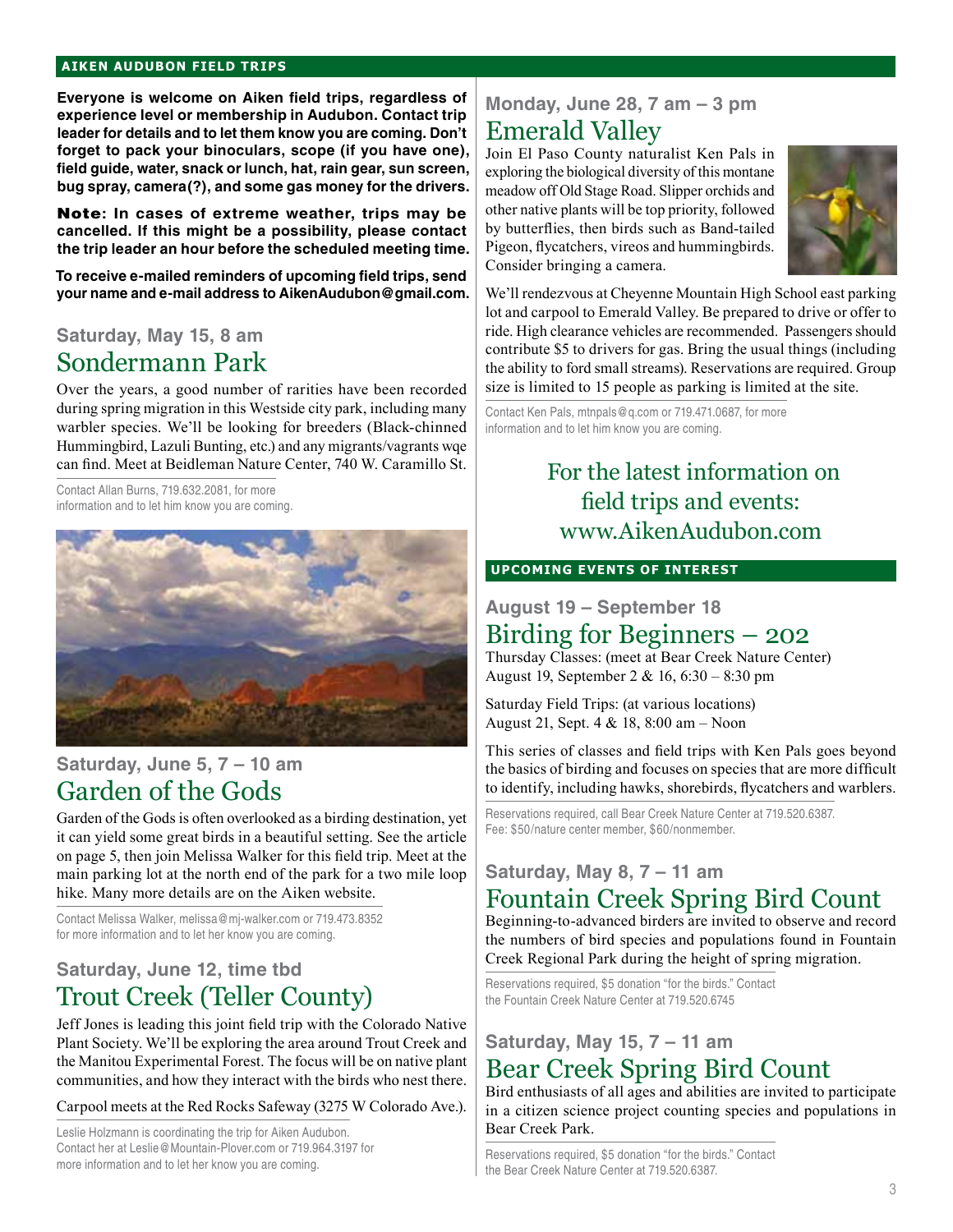# Secretary Salazar Releases New "State of the Birds" Report

Climate change threatens to further  $\angle$  imperil hundreds of species of migratory birds, already under stress from habitat loss, invasive species and other environmental threats, a new report by Secretary of the Interior Ken Salazar concludes.

The State of the Birds: 2010 Report on Climate Change, follows a comprehensive report released a year ago showing that that nearly a third of the nation's 800 bird species are endangered, threatened or in significant decline.

The report, a collaboration of the U.S. Fish and Wildlife Service and experts from the nation's leading conservation organizations, shows that climate changes will have an increasingly disruptive effect on bird species in all habitats, with oceanic and Hawaiian birds in greatest peril.

Key findings from the report include:

- Oceanic birds are among the most vulnerable species because they don't raise many young each year; they face challenges from a rapidly changing marine ecosystem; and they nest on islands that may be flooded as sea levels rise. All 67 oceanic bird species, such as petrels and albatrosses, are among the most vulnerable birds on Earth to climate change.
- Hawaiian birds such as endangered species Puaiohi and 'Akiapōlā'au already face multiple threats and are increasingly challenged by mosquito-borne diseases and invasive species as climate change alters their native habitats.
- Birds in coastal, arctic/alpine, and grassland habitats, as well as those on Caribbean and

other Pacific Islands show intermediate levels of vulnerability; most birds in aridlands, wetlands, and forests show relatively low vulnerability to climate change.

- For bird species that are already of conservation concern such as the golden-cheeked warbler, whooping crane, and spectacled eider, the added vulnerability to climate change may hasten declines or prevent recovery.
- The report identified common bird species such as the American oystercatcher, common nighthawk, and northern pintail that are likely to become species of conservation concern as a result of climate change.

"The dangers to these birds reflect risks to everything we value: our health, our finances, our quality of life and the stability of our natural world," said Audubon's Glenn Olson. "But if we can help the birds weather a changing climate, we can help ourselves."

**• National Audubon**

More information at www.stateofthebirds.org

#### **birding tips**

# Brown Ducks

"They're all females! Where did the males go?"

My friend and I were newbie birders—I'd started keeping a Life List only two months earlier. August found us at the local nature center ponds. As usual, the water was covered with ducks and other waterfowl. But the more we stared through our binoculars, the more confused we got. All the ducks were brown! What had happened to the familiar green heads of the mallards? We figured that some of the "females" must be immature males, but where were the adults?

Of course, we know better now. The males were still there—they had just turned brown, and were sporting their "eclipse" plumage. When you're not trying to impress the ladies, there's no reason to be flashy; it's much safer



**Female Wood Ducks are easy to ID**

to blend in with your surroundings. The male ducks were just doing what the females do all year—hiding from predators.

Recently, I was back at the same familiar pond, staring at all the mottled tan ducks and trying to identify them. It was darn difficult. As a beginner, I focused on learning ducks because it was easy. For the most part, the males of each species look pretty different from one another, and they just sit there in plain view, bobbing on the water. (At the nature center, the birds are accustomed to people, so it's possible to get fairly close without disturbing them.) I figured that I'd save the harder females for another day, when I had more experience.

Well, that day has come. This year, I'm committed to learning female ducks, and males in their eclipse plumages. There are differences, they're just more subtle. Size helps… teals are small, mallards are larger. Plus, some species sit lower in the water than others.

Markings help too—you just have to look more closely. Mallards still have some orange on their bills, it just isn't as bright, and the bills of many species don't change at all. Gadwalls still sport little white patches on their sides, while Green-winged Teals have green patches. Some species of ducks only seem to fade



a bit, instead of completely changing their appearance. **This Mallard really is a female.**

I also try to look at the silhouette. Shovelers have their huge bills, while mergansers have windblown hairdos.

Some ducks are here all year, while others only show up in season. Even those species who merely pass through migrate at slightly different times. Before a birding trip, I like to ask around and find out what other birders have seen lately.

As with any identification project, it takes adding all these characteristics together to come up with a name. Hopefully, with enough practice it will become automatic—I'll look at a duck and my brain will instantly recognize it in the same way I recognize my husband… not from a collection of attributes, but from prolonged familiarity.

Then, I promise, I'll start learning to identify ducks in flight.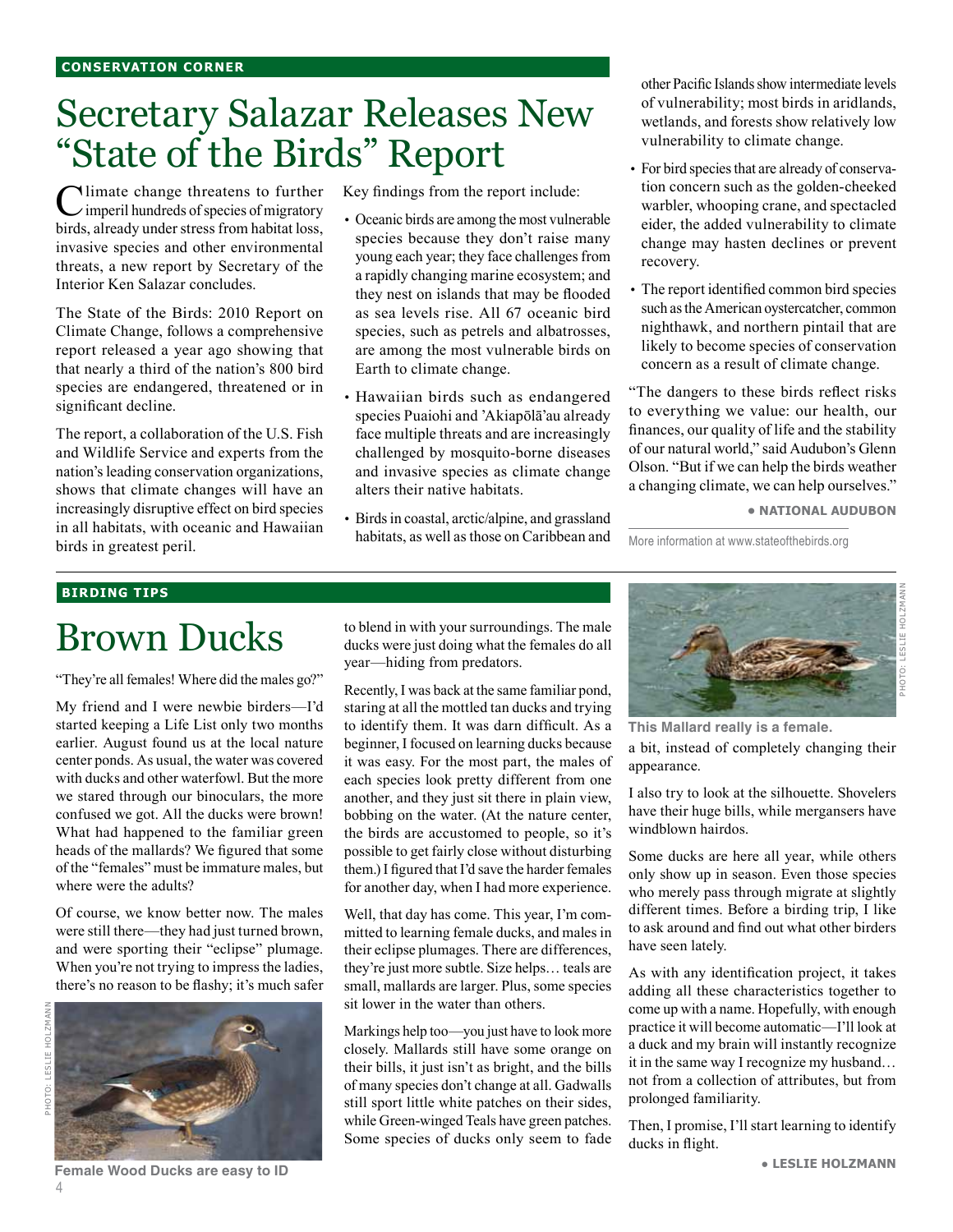#### **birding trips**



# Birding the Garden

April 27 was a perfect Colorado day for a morning bird walk in Garden of the Gods Park. The week's rain showers had left the air fresh, the sky cobalt blue and Pikes Peak glistening white under a new blanket of snow. My friends and I decided to begin our birding at the east Rock Ledge Ranch entrance of the park so that we could walk through a variety of habitats from the Ranch to the towering rocks in the heart of the park.

As we neared the Ranch pond, we saw our first migrant, a Yellowrumped Warbler (Audubon's) flitting among the willow branches. We then watched as a female American Robin, its beak packed with insects, furtively made its way to its nest in a tall White Fir tree. In contrast, a male Red-winged Blackbird broadcast its presence with its piercing call and showy red wing patches.

The tranquility of the pond was broken by two male Mallard Ducks fighting over one female. The two drakes fought in the middle of the pond, biting each other's heads as they whirled in circles, loudly splashing the water. Meanwhile, the female climbed out of the pond and disappeared into the willows, and eventually, one of the drakes gave up the fight and flew away.

Other birds sighted at or near the pond included an American Crow, House Finch, Band-tailed Pigeon, Black-capped Chickadee, Black-billed Magpie, Spotted Towhee, Downy Woodpecker and a Flycatcher species.

Leaving the pond with its cattails and willows, we hiked through a forest of scrub oak and then over the white Niobrara Limestone rock formation that is covered with piñon pines and one-seed juniper trees. Here we were treated to a pair of American Kestrels, Northern Flickers, Scrub Jay and a Blue-gray Gnatcatcher.

Hiking north toward the red rocks, we skirted the edge of an old reservoir that still supports cottonwood trees along its former shore. An Orange-crowned Warbler was chased away by Black-capped Chickadees when the Warbler foraged too close to the Chickadees' nesting cavity. The old cottonwood habitat also attracted a Yellow Warbler, Broad-tailed Hummingbird and the park's ubiquitous Scrub Jays. A Red-tailed Hawk flew over the valley and perched near the top of South Gateway Rock while a Turkey Vulture soared in the distance.

|  | \$10.00<br>\$18.00<br>Total |  |
|--|-----------------------------|--|

Aiken Audubon Society 6660 Delmonico Dr. D-195, Colorado Springs, CO 80919

aikorus

Approaching the Garden's red rock cliffs, we could see and hear the White-throated Swifts, wheeling and twittering high overhead. Flying with the Swifts were Violet-green Swallows, their iridescent green feathers glinting in the sun. I had hoped that we'd see the Prairie Falcons that nest every year on the eastern face of North Gateway Rock; we were not disappointed. The adult Prairie Falcons were actively hunting for their favorite food – White-throated Swifts – and calling to their fledgling that was perched on White Rock.

To add to the drama of the Prairie Falcon activity, we heard the cascading notes of a Canyon Wren. Then, we also heard two Canada Geese honking as they flew in from the north. The geese circled near North Gateway Rock and then landed on a round-topped pinnacle of sandstone! I have worked and/or birded in Garden of the Gods Park for seventeen years and, until this moment, had never seen a Canada Goose anywhere near the Park's rocky cliffs. It was an unexpected ending to our morning of birding in one of the most beautiful city parks in the world.

**• Melissa Walker**

Don't miss the Aiken field trip planned for June 5! See page 3 for details.

Garden of the Gods Park celebrated its 100<sup>th</sup> **Anniversary as a City Park in 2009. The Department of the Interior designated the Park as a National Natural Landmark in 1971.**